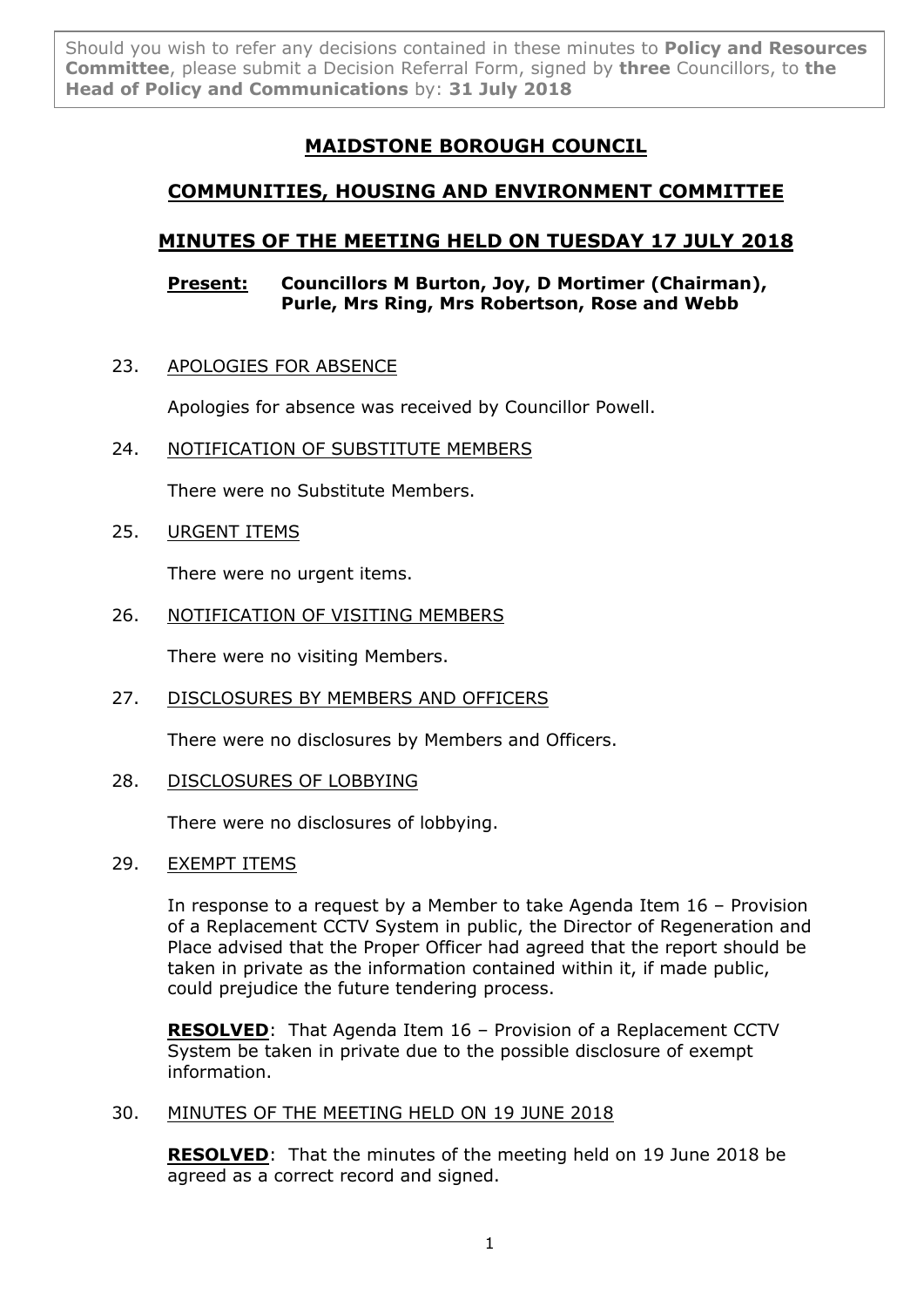# 31. PRESENTATION OF PETITIONS

There were no petitions.

# 32. QUESTIONS AND ANSWER SESSION FOR MEMBERS OF THE PUBLIC

There were no questions from the public.

#### 33. COMMITTEE WORK PROGRAMME

The Committee considered the Work Programme.

It was noted that the Update on Heather House would come back in October.

Members requested that the results of the structural survey should be circulated to the Committee as soon as they are received rather than waiting for it to be included in the report for October.

**RESOLVED**: That the Committee Work Programme be noted.

# 34. REVENUE OUTTURN 2017/18 – ALLOCATION OF UNDERSPEND

Mr Mark Green, the Director of Finance and Business Improvement introduced his report on the Revenue Outturn 2017/18 – Allocation of Underspend in which he advised that Policy and Resources Committee had invited all the Service Committees to submit a proposal as to the allocation of the underspend to be spent on specific projects.

Mr Duncan Haynes, the Mid-Kent Environmental Protect Team Leader was invited by the Chairman to inform the Committee of a potential use for the underspend to carry out a feasibility study into a Clean Air Zone (CAZ) or Low Emission Zone (LEZ) in Maidstone.

The Committee was advised that the actions in the Council's Air Quality Action Plan/Low Emission Strategy had been divided into a number of themes, the most important being Transport. One of the actions was to undertake a feasibility study into a Clean Air Zone or Low Emission Zone in Maidstone and focus on the areas around the High Street. However, since that action was formulated, Officers had obtained data that showed pollution levels around Upper Stone Street were much higher so this would be the area concentrated on should a feasibility study be funded.

Therefore the scope of the study would focus on Stone Street but any measures implemented would include the route to and from the town centre via Loose Road (including the Wheafsheaf junction).

It was noted that the action plan was clear in that it stated that the feasibility study could only be carried out if the required funding was found. A quotation was obtained and an application to Defra for funding had been made but proved unsuccessful.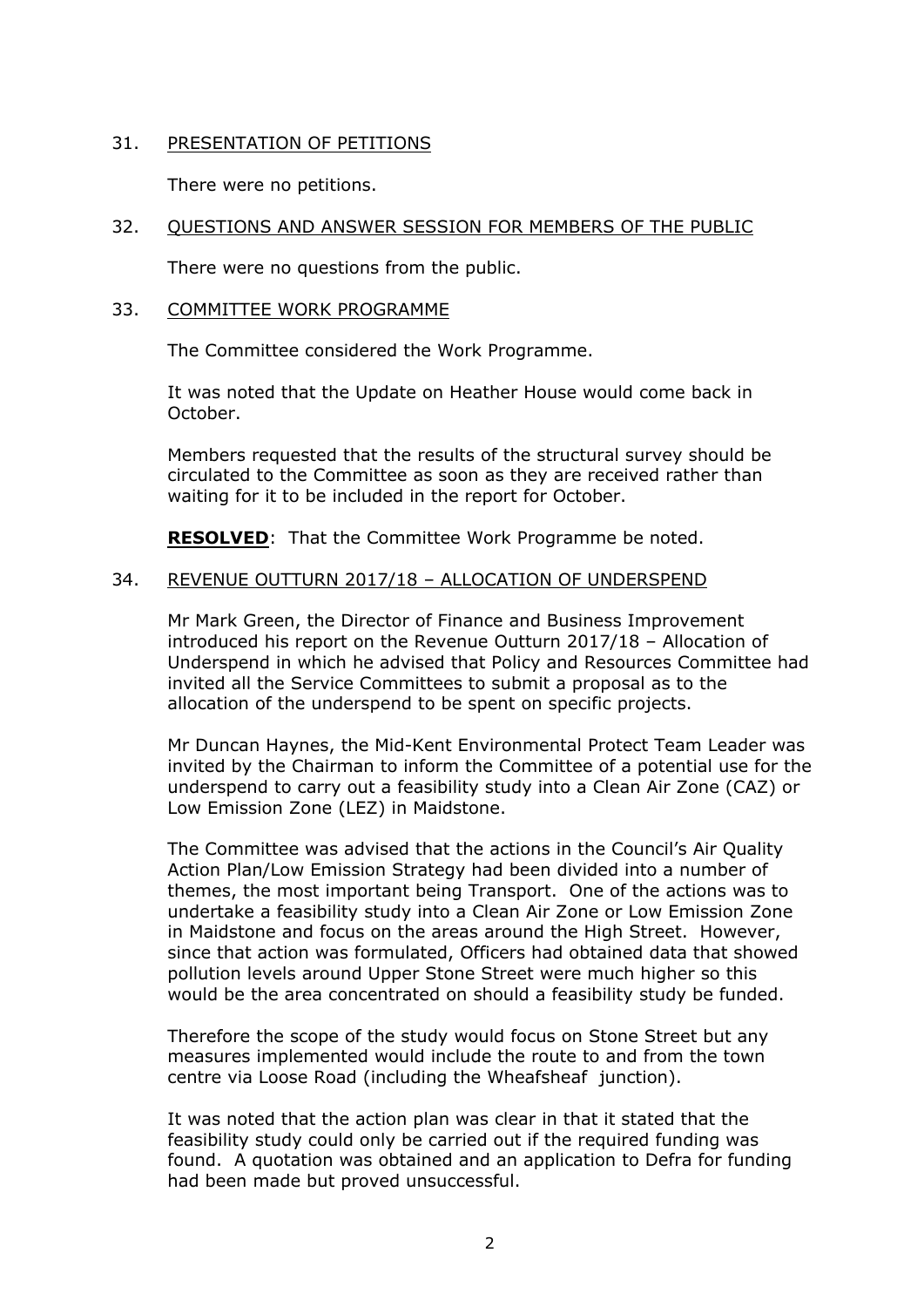In the absence of any funding, it was proposed that £30k be requested from the underspend to enable Officers to commission the feasibility study.

In response to questions from Members, Mr Haynes responded that:-

- He would circulate to Members the data regarding air quality which related to Stone Street and the Wheatsheaf junction.
- The low emissions zone would focus firstly on vehicles that emitted the highest emissions, for example buses and then move onto the next most polluting sector.
- That it was mainly Metropolitan Borough Councils that were successful in their bid for funding from Defra and the fact that they had success was probably due to the fact that the low emissions sanctions had been forced upon them.
- That the feasibility study would take in all the one way system, not just Stone Street.

In response to a question from a Member, the Head of Housing and Community Services confirmed that the Strategic Planning, Sustainability and Transportation Committee looks at the policy for low emissions but the Communities, Housing and Environment Committee looked after the monitoring and implementation.

The Committee made the following comments:-

- That the health of residents in the borough was their first concern and the underspend should be used to ensure the health of residents was protected
- That a decision on the underspend should be dealt with by full Council, not just Policy and Resources Committee
- That the planting of trees up Stone Street would help to absorb some of the pollution in the area
- Re-routing buses away from Stone Street would cause further congestion on unsuitable roads
- That the underspend should be put in reserves for the homeless
- That the action plan gives the Council the right to take the work forward, it is not something that KCC can do.
- That the bus companies should be required to use low emission vehicles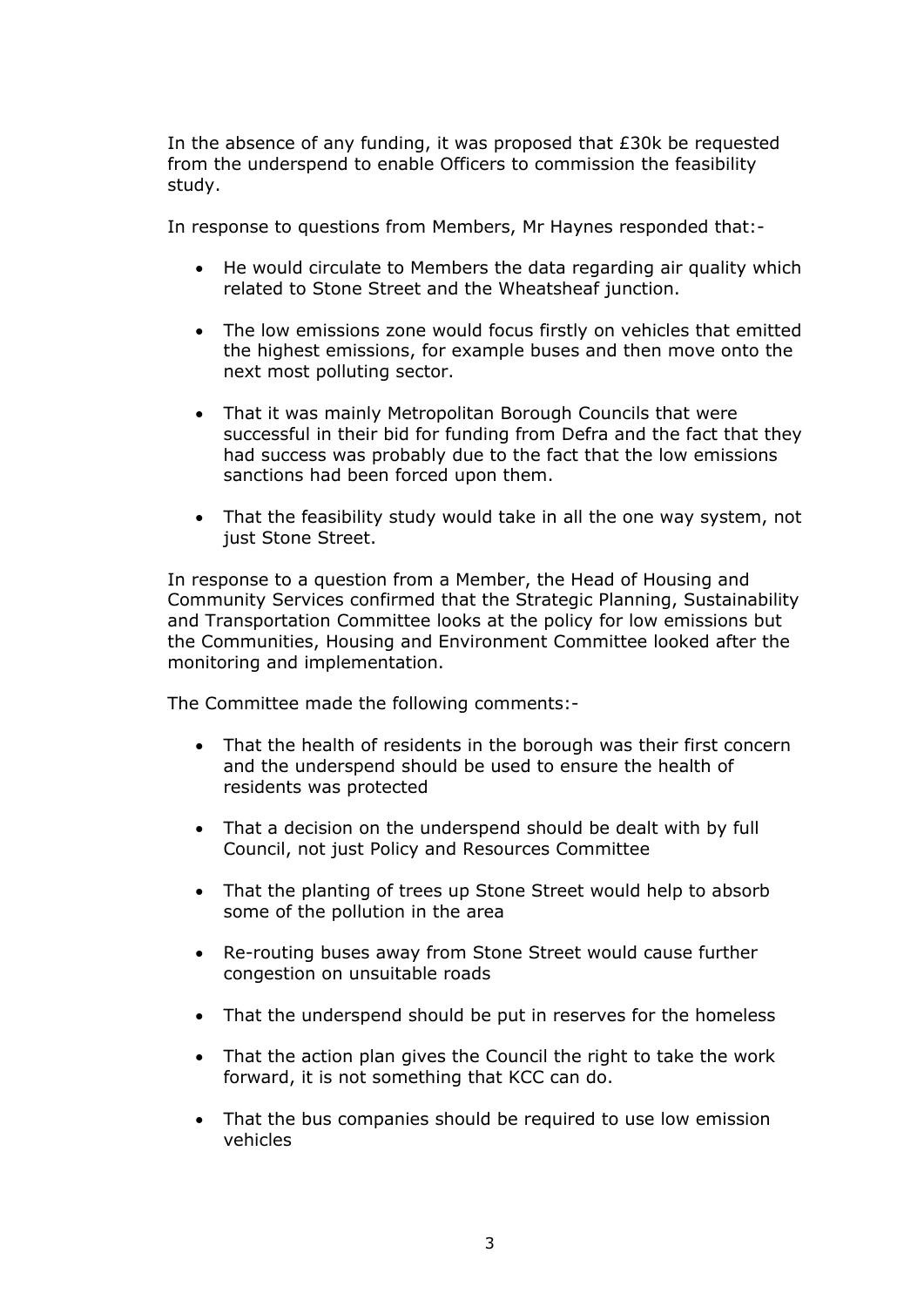**RESOLVED**: That this Committee recommend to Policy and Resources Committee that £30,000 be used from the underspend to commission a low emissions feasibility study.

Voting: For: 5 Against: 4 Abstentions: 0

The Chairman used his casting vote in favour of Option 1.

## 35. PETS WITHIN TEMPORARY ACCOMMODATION

Mr John Littlemore, the Head of Housing and Community Services presented a report which outlined a proposal to create a policy that allowed (where possible) pets to reside with families whilst in temporary accommodation supplied by the Council.

Mr Littlemore drew Members' attention to a small typo in the report on Page 14 under 'Crime and Disorder', would should have read that the recommendation would have **nil** impact on crime and disorder.

It was noted that it was not previously in the Council's gift to allow pets in temporary accommodation. However now that the Council had acquired their own temporary accommodation; it could adopt a more considerate approach to the issue.

In response to questions from Members, Mr Littlemore responded that:-

- the tenant would be given a copy of both documents, i.e. the Pet Policy and the Agreement.
- the agreement could not be transferred to another social housing provider should the tenant move out. However, it was hoped that other providers would adopt a similar policy in the future.

Members of the Committee made the following comments:-

- That keeping a cat indoors who was used to going out may cause its own issues such as behavioural or pet smells.
- That the list of pets were unnecessary and should be taken out.
- That should a person have a job that means they are away from home for long periods of time, could some discretion be given in these circumstances.

In response to all the issues raised by Members, Mr Littlemore advised that his Officers would take a pragmatic view on each individual case.

**RESOLVED**: That the Committee approve the Pet Policy 2018 and Agreement attached as Appendices A and B to the report and gives delegated authority to the Head of Housing and Community Services to amend the Policy and Agreement as discussed.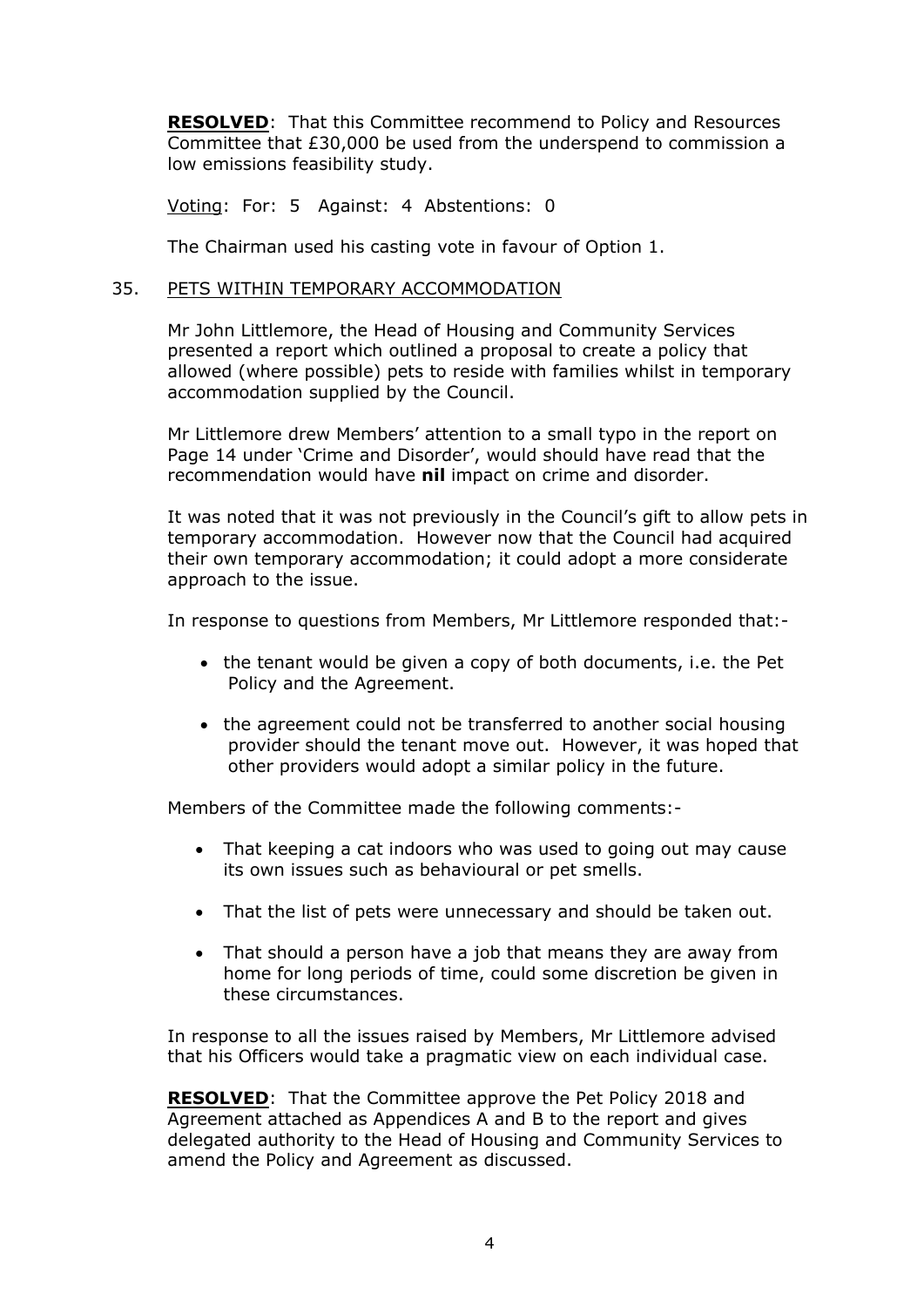Voting: For: Unanimous

#### 36. WASTE AND RECYCLING STRATEGY 2018 - 2023

Mrs Jennifer Shepherd, the Head of Environment and Public Realm introduced her report on the Waste and Recycling Strategy 2018-2023.

The Committee noted that following previous consultation with the Committee and a workshop with Members, a new Waste and Recycling Strategy had been drafted.

Mrs Shepherd also advised that the issue of recycling had recently been in the news regarding single use plastics. As a result of this central government had proposed a number of changes to policies and legislation, including putting a tax on coffee cups.

The Committee was informed that Maidstone was at the forefront of recycling and they were second in the table against other Kent authorities. A number of authorities had seen a decline in their recycling rates.

In response to questions from Members, Mrs Shepherd advised that:-

- The satisfaction target for customers on recycling was taken out as it was almost a given that the rate would be high.
- There would not be any policing of bins, just working with residents to get it right. The last resort would be to take the bin away.
- The Council had adopted a hard line with housing providers and management companies on their communal areas which had been successful.
- Roadshows and face to face engagement are targeted to areas where recycling rates are low.

**RESOLVED**: That the draft Waste and Recycling Strategy 2018-2023 as set out in Appendix 1 to the report be adopted and the actions contained within it are implemented.

Voting: For: unanimous

#### 37. TOWN CENTRE PUBLIC CONVENIENCE PROVISION

The Committee considered the report of Mrs Shepherd which related to town centre public convenience provision.

It was noted that the Committee received an update report earlier in the year on the toilet community scheme and it was recommended that fully costed options be brought back to enable an informed decision on the provision of town centre public conveniences.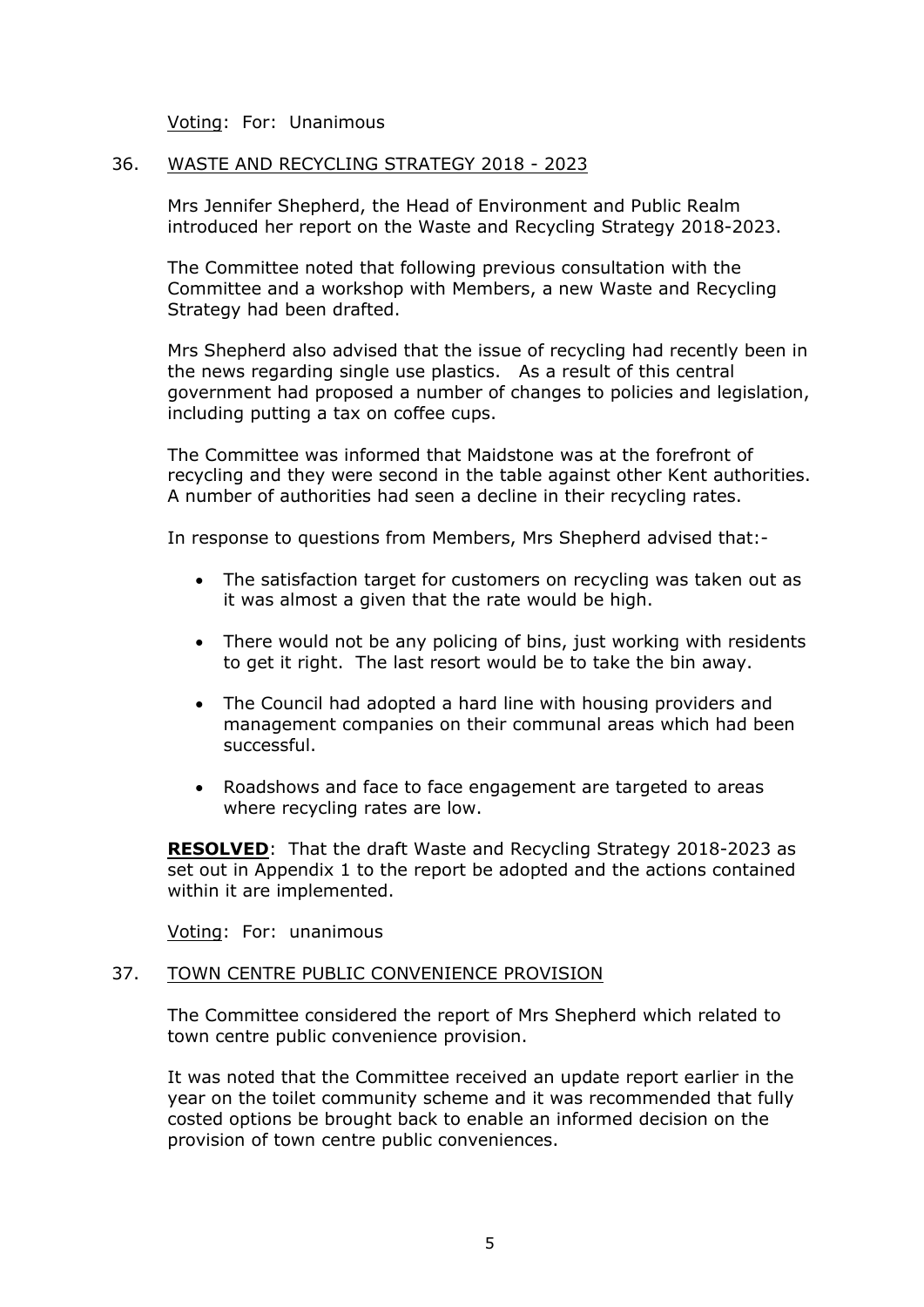The Committee noted that there was some key considerations which needed to be taken into account when designing a new Town Centre public convenience, which were:-

**Location** – the location needed to consider footfall, impact on local businesses, utilities, visual appearance and security.

**Usage** – the likely usage would impact on the size of the facility needed, the cleaning and maintenance regime.

**Cost** – the split between capital and revenue costs for providing the facility needed to be considered.

Mrs Shepherd detailed the various options available and the likely costs.

In response to questions from Members, Mr John Edwards, the Street Scene Operations Manager advised that:-

- the public conveniences in the Market Buildings were in a very bad state and it would take a lot of investment to get them open again.
- to put in a public convenience facility in Palace Avenue would create a loss of income for the car park and would incur additional resources to maintain the facility.

Members made the following comments:-

- That the costs were prohibitive and should not be progressed.
- That the Council should wait and see what happened with the developments at Maidstone East, the Mall and the Bus Station.
- That the Community Toilet Scheme should be continued and Officers should try to get more businesses on board.
- That it seemed a lot of money for a facility to be built and then vandalised.
- That the Council spent millions on the granite all the way through the town centre to improve the environment so there should be toilet facilities to help boost the town centre.
- That a changing places facility was still needed in the town.

**RESOLVED**: That the Committee agree to deliver and improve the Community Toilet Scheme and in future consider the possibility of public conveniences in any further town centre development.

Voting: For: unanimous 7 Against: 0 Abstentions: 1

Councillor Mrs Ring left the meeting at 8.30 p.m. at the conclusion of this item.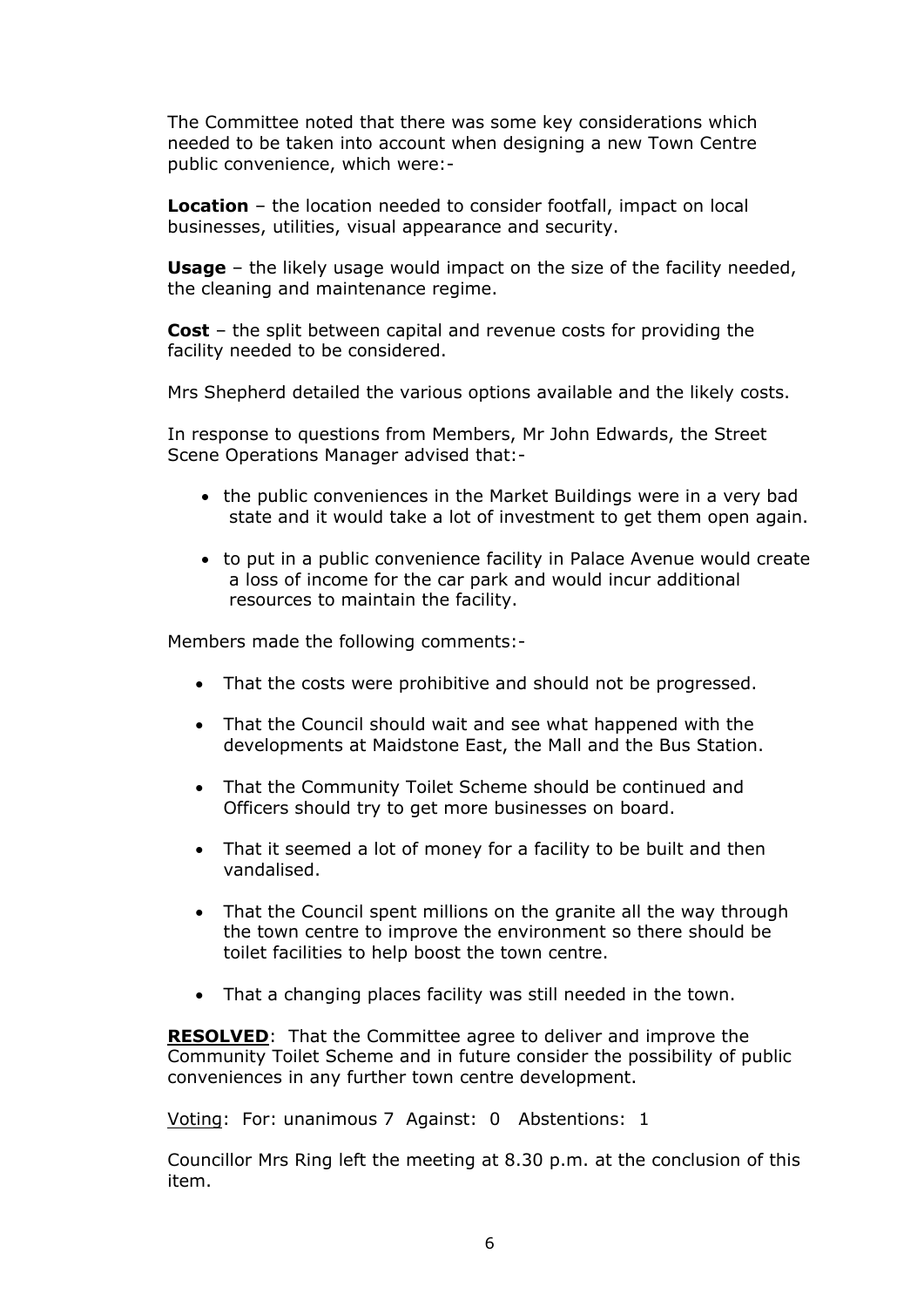# 38. EXCLUSION OF THE PRESS AND PUBLIC FROM THE MEETING

**RESOLVED**: That the press and public be excluded from the meeting for the following item of business because of the likely disclosure of exempt information.

#### 39. PROVISION OF A REPLACEMENT CCTV SYSTEM

The Committee considered the exempt report of Mr Matt Roberts, the Community Partnerships and Resilience Manager which detailed the need to relocate the CCTV system out of the Town Hall to a new location in order to protect the system from further flood damage and enable the repairs to the basement to take place.

Mr Roberts outlined the options available and emphasised that Option 3 would provide cameras which would improve the quality of evidence gathered but Option 2 provided a balance of cost and system improvement and was therefore the recommended option.

In response to questions from Members, Mr Roberts responded that:-

- CCTV was used by the Police in their evidence gathering and to respond to situations identified via CCTV. However, it was also used by other agencies, such as Maidsafe and door staff.
- That there was potential to improve the quality of the images from obtaining new or upgraded video over IP cameras.
- That the Police do not make a contribution towards the CCTV equipment but neither do they make a contribution towards any other Authority's equipment.
- That he would supply any new Members to the Committee with a copy of the review of CCTV provision that came to the Committee last year.
- That it was impossible to establish the amount of crime prevented by CCTV.
- That by using the Wi-fi network proposed cameras could be deployed in areas in the town centre not currently covered by CCTV where there had been high rates of crime which was much more cost effective than installing a camera using fibre link.

**RESOLVED**: That the Communities, Housing and Environment Committee recommends to the Policy and Resources Committee that funds are made available to enable Option 2 at paragraph 3.2 of the report be implemented.

Voting: For: unanimous